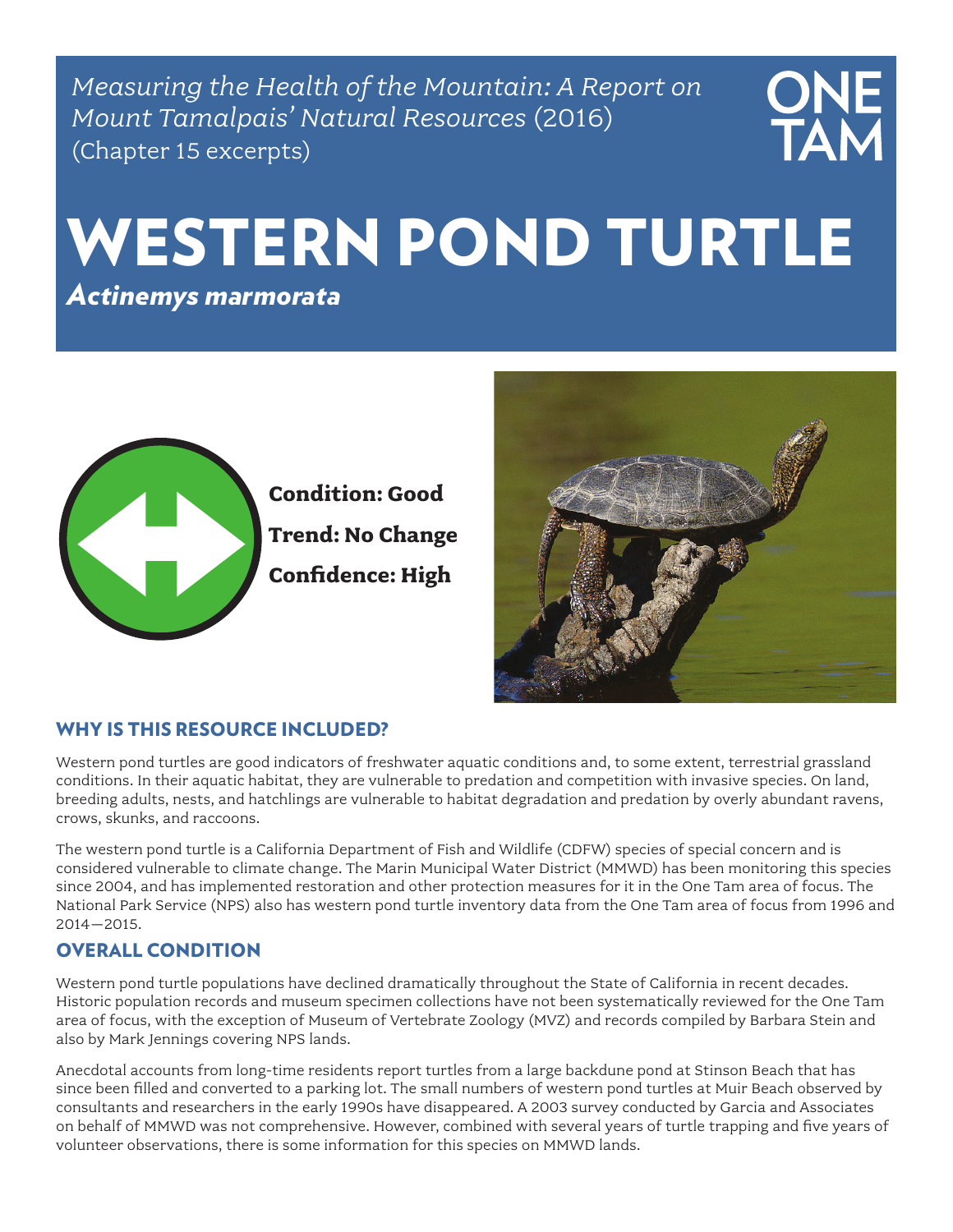Volunteer and biologists' observations between 2003–2016 were consistently low, regardless of the level of effort. The majority of western pond turtles observed were mature adults. Non-native turtles were observed far more frequently and these observations include more hatchlings and juveniles.

# DESIRED CONDITIONS

The western pond turtle population in the One Tam area of focus should be stable or increasing with an age distribution that indicates successful reproduction and recruitment.

#### **STRESSORS**

**Non-native and Unnaturally Abundant Predators:** Non-native American bullfrogs (*Lithobates catesbeianus*) and bass (*Micropterus spp*.) prey on western pond turtles. Certain native predators such as skunks (*Spilogale spp*.), raccoons (*Procyon lotor*), ravens (*Corvus corax*), and crows (*Corvus brachyrhynchos*) thrive near human development and can reach higher than normal numbers in places like Marin County and the One Tam area of focus.

**Competition:** Red-eared sliders (*Trachemys scripta elegans*) and other non-native turtles in Mt. Tam's ponds and reservoirs may compete with western pond turtles for basking habitat or food. Large numbers of non-native turtle nests may also attract predators to western pond turtle nesting areas.

**Habitat Modification:** Western pond turtles can be killed when crossing roads as they travel between aquatic habitats or when migrating to nesting sites.

**Climate Change:** Temperature increases and/or changes in precipitation patterns as a result of climate change could affect the streams and small ponds that this species depends upon.

# METRICS AND GOALS

| Metric                                                                                                                                     | <b>Condition Goal</b>                                                                                                                                                                                                                         | <b>Status</b> |
|--------------------------------------------------------------------------------------------------------------------------------------------|-----------------------------------------------------------------------------------------------------------------------------------------------------------------------------------------------------------------------------------------------|---------------|
| Metric 1<br>Habitat occupancy (lakes,<br>ponds, streams, freshwater<br>marshes) in current versus<br>historically occupied water<br>hodies | Proportion of sites occupied<br>by western pond turtles<br>is similar or higher than<br>historic conditions                                                                                                                                   |               |
| <b>Metric 2</b><br>Abundance                                                                                                               | Population numbers<br>increasing or stable against<br>the baseline                                                                                                                                                                            |               |
| Metric 3<br>Age structure                                                                                                                  | • Conduct research into the<br>reproductive success and<br>early life stage survival<br>of western pond turtles in<br>MMWD reservoirs<br>$\bullet$ Determine whether<br>management action is<br>needed to increase the<br>rate of recruitment |               |